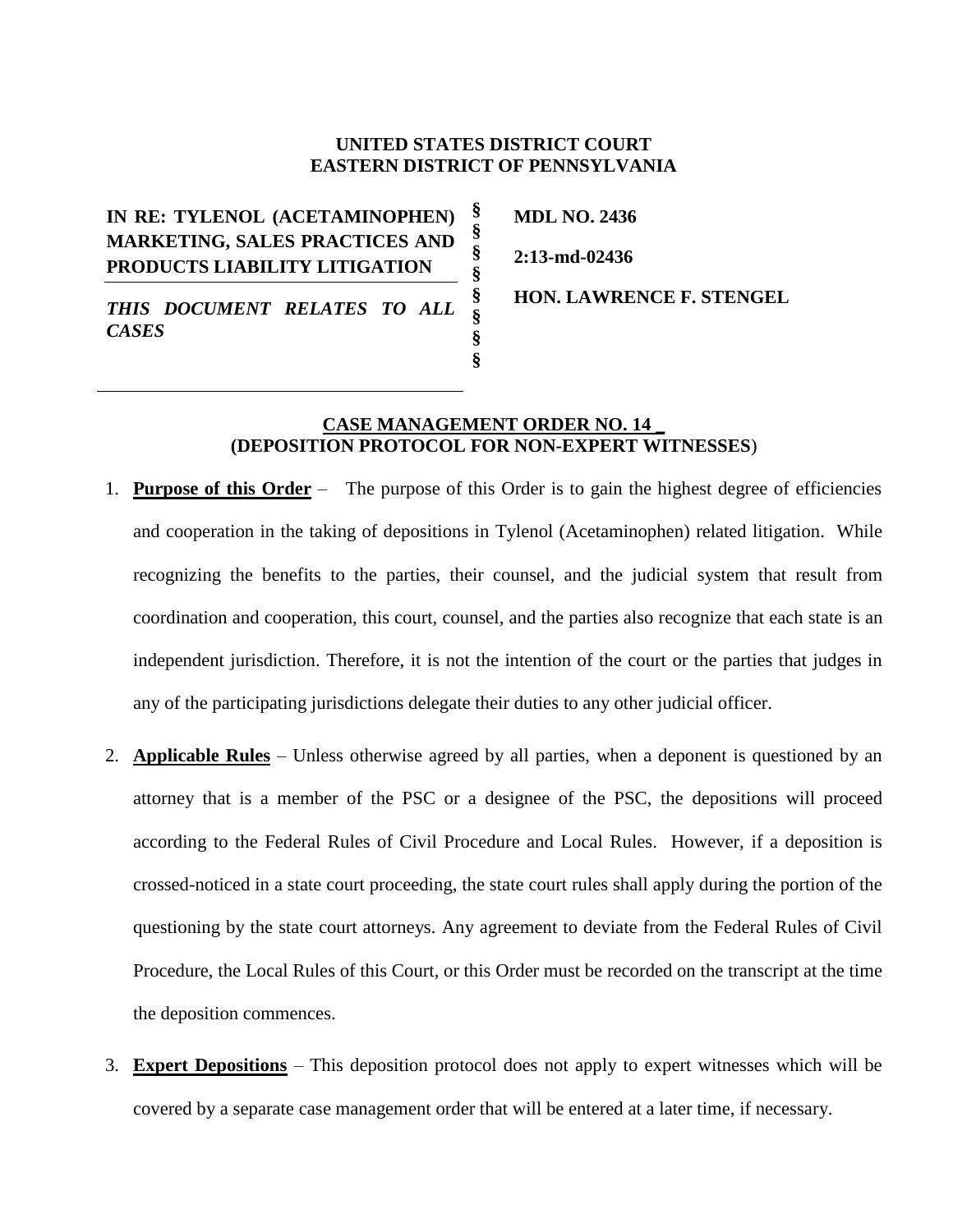## 4. **Number of Depositions**

- a. The PSC shall in good-faith take only those depositions of defendants and their current employees deemed reasonably necessary under the circumstances of this case. Defendants shall make available, without requiring a subpoena, all current employees requested by the PSC for deposition, subject to the limits set on the number of depositions set forth within this Order and to defendants' right to object to the taking of any particular employee's deposition for good cause shown. Defendants shall take reasonable steps to make available requested former employees, to the extent possible.
- b. The PSC collectively shall be limited to twenty (20) depositions of defendants' current employees and former employees, pursuant to Fed. R. Civ. P. 30(b)(6).
- c. The defendants shall in good faith take only those depositions of the plaintiffs' treating healthcare providers reasonably necessary under the circumstances of this case. The defendants shall not contact any of the plaintiffs' treating healthcare providers ex parte before the deposition. All scheduling and communications with the plaintiffs' treating healthcare providers shall be through the plaintiffs' counsel. The defendants collectively shall be limited to the deposition of only:
	- i. the plaintiff;
	- ii. the plaintiff's spouse, if any (or parent if the injured party is a child, or representative of decedent); and
	- iii. two (2) treating physicians and/or health care providers.
- d. Additional depositions may be allowed with leave of court upon good cause shown.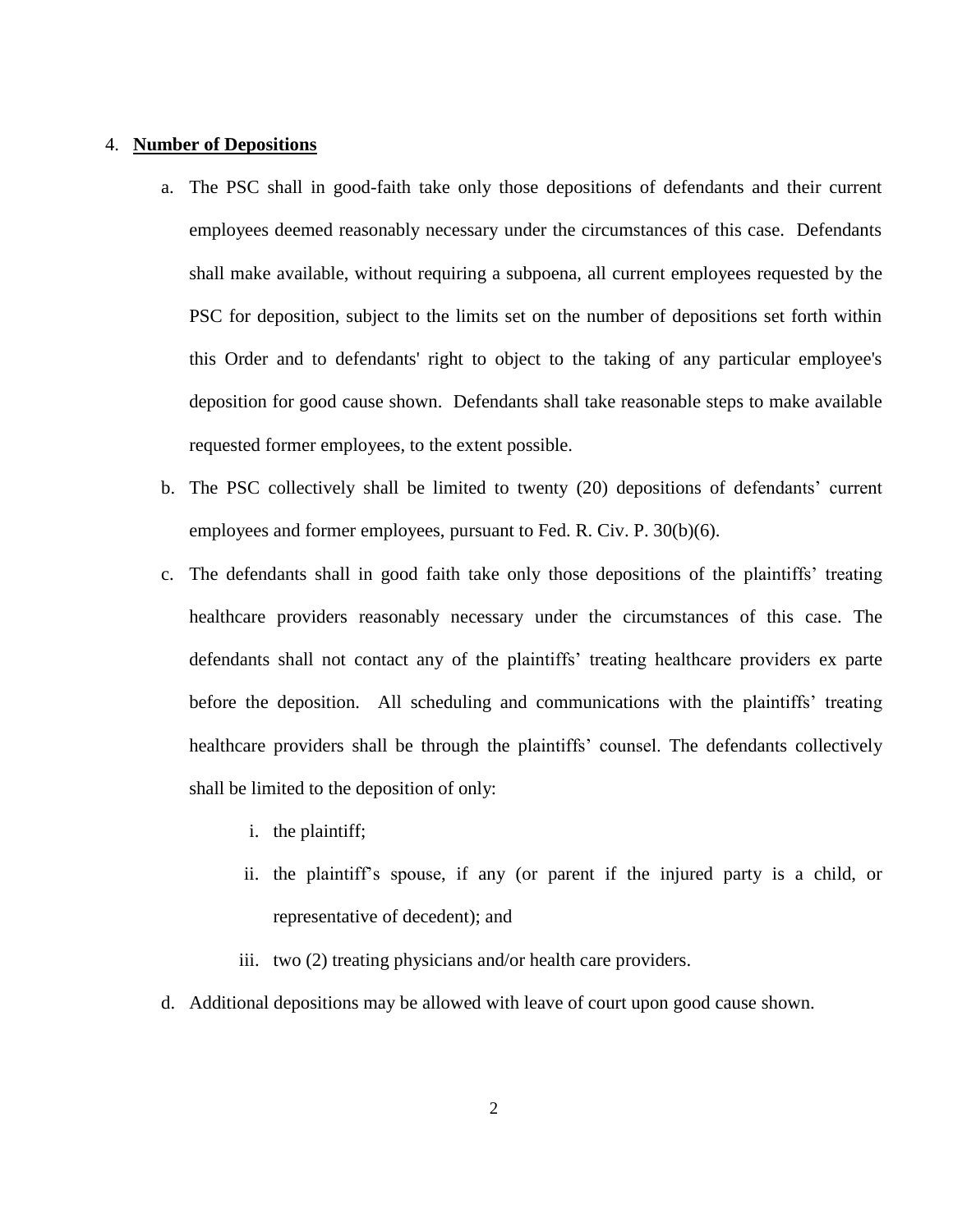## 5. **Deposition Notices**

- a. All depositions in 2:13-md-02436 will be noticed and conducted pursuant to Fed. R. Civ. P. 30.
- b. Deposition Notices shall be in a form consistent with the Federal Rules of Civil Procedure and shall identify whether the deposition is to be videotaped.
- c. Any Deposition Notice served pursuant to Fed. R. Civ. P. 45 will attach this Deposition Protocol.

## 6. **Cooperation in Scheduling**

- a. The court will not set specific deadlines for beginning depositions or the amount of notice that will be given. The court expects the parties to use good judgment in scheduling depositions and in noticing depositions.
- b. Individuals to be deposed should be given a reasonable amount of advance notice. All notices propounded pursuant to Fed. R. Civ. P. 30(b)(6) must give the witness to be deposed adequate time to prepare himself or herself on the subject matter of the deposition.
- c. Absent extraordinary circumstances, counsel shall consult with opposing counsel and counsel for proposed deponents in an effort to schedule depositions at mutually convenient times and locations.
- d. Counsel shall attempt in good-faith to cooperate in the scheduling of depositions considering the demands on the time and schedules of both the parties and their respective counsel.
- e. More than one deposition may take place in 2:13-md-02436 at the same time, except that no more than two (2) depositions may be scheduled by any party for depositions on the same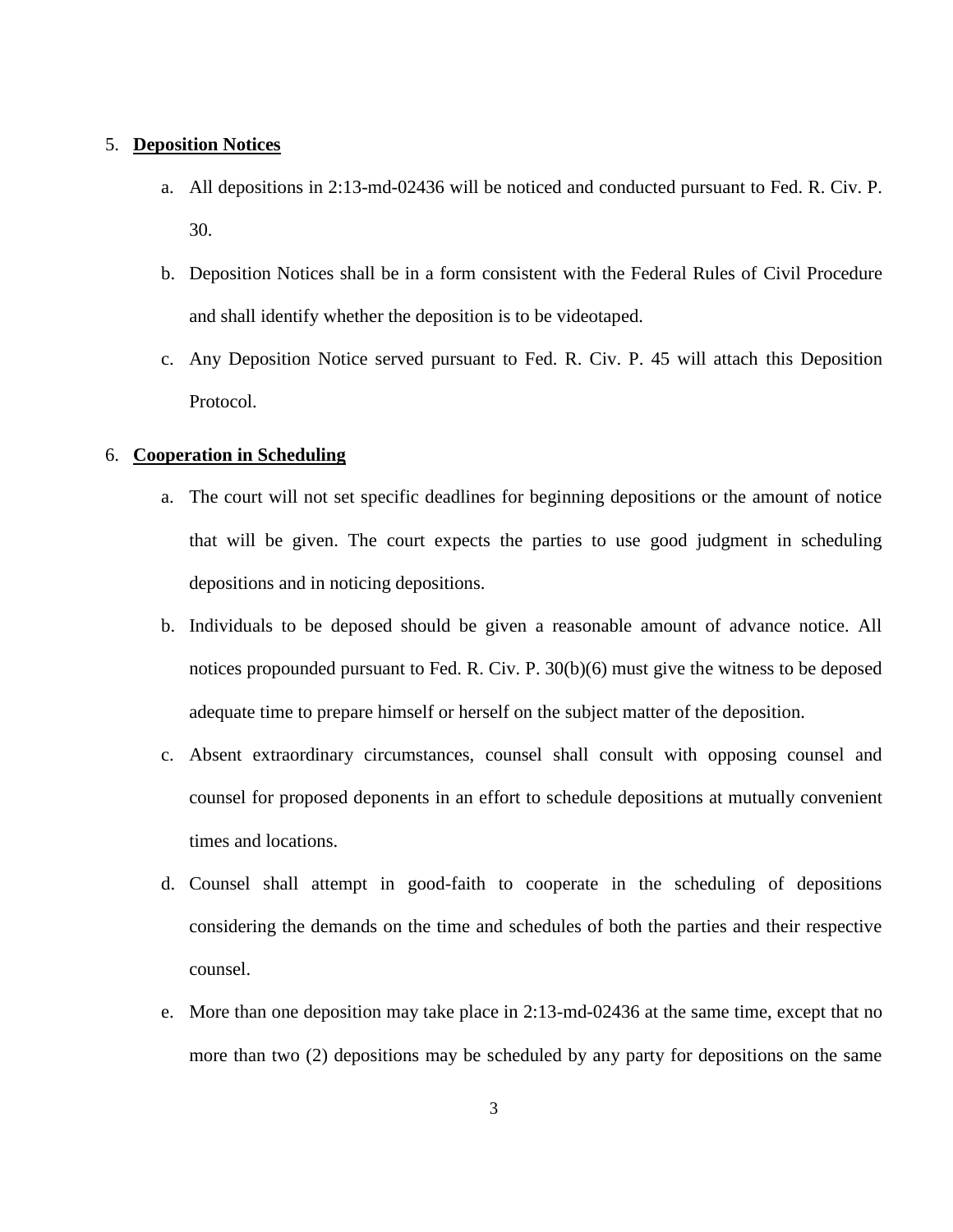day absent agreement by the parties or court order. Counsel shall act in good faith and endeavor, to the extent possible, to not schedule an unreasonable number of depositions on the same day or in disparate locations.

f. Nothing in this CMO prevents the parties from seeking court intervention through a motion for a protective order, motion to quash, or other relief afforded by the Federal Rules of Civil Procedure. The parties shall attempt to address disputes related to depositions using the discovery dispute letter procedure contained in CMO-6, unless the timing of a forthcoming deposition or other event does not permit.

## 7. **Cooperation at Deposition**

- a. No smoking There shall be no smoking or use of other tobacco products in any room in which a deposition is being conducted at any time before, during, or after a deposition.
- b. Counsel are reminded that the courts consider depositions to be official court procedures and the conduct of all participants in depositions shall be in accordance with the customs and practices expected of lawyers and witnesses appearing before these courts, as if each was appearing personally before the court at the time of the depositions.
- c. Counsel shall not at any time conduct himself or herself in a manner not becoming an officer of the court and not in full compliance with the civil rules of practice and all other orders of the courts. Neither counsel nor witnesses shall, at any time, engage in conduct that impedes, delays, or frustrates the examination of the witness. All counsel and the deponent must be treated with civility and respect.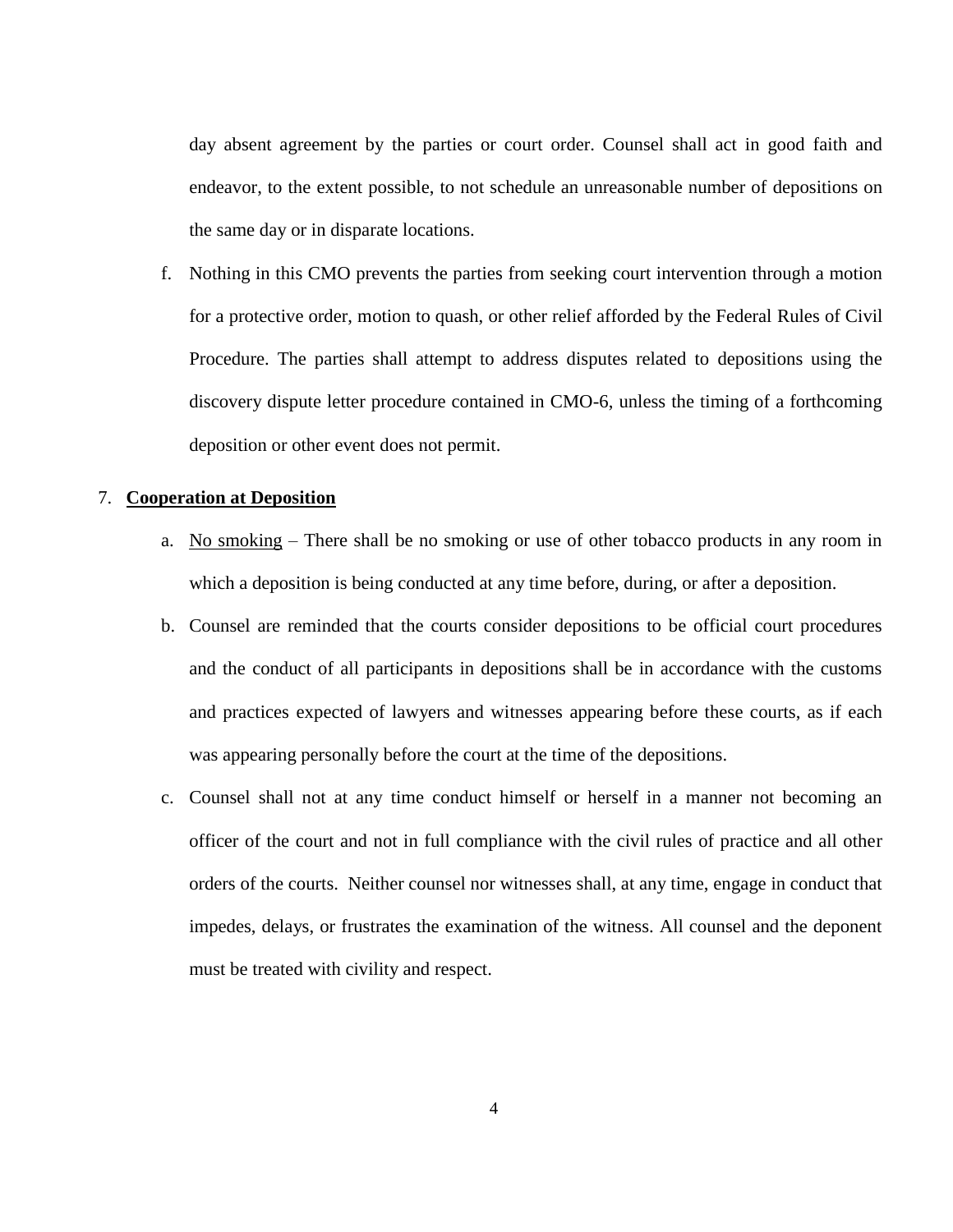# 8. **Location for Depositions**

- a. Plaintiff Depositions Unless otherwise agreed by the parties' liaison counsel, depositions of plaintiffs (or representatives of the plaintiff) will take place in the plaintiff's locale or, by agreement of the parties, in the metropolitan city with a major airport closest to the deponent's residence.
- b. The location of the depositions shall be as consistent as feasible within each city, so that videotape equipment, if being used, can be left in place.
- c. Defendants' Current and Former Employees To the extent reasonably possible, depositions of current and former employees of defendant shall take place at a mutually agreed-upon location in: Philadelphia, Pennsylvania; New Jersey; or the home federal district of the deponent.

## 9. **Attendance**

a. Who May be Present – Unless otherwise agreed to by the PSC or Defense Lead or Liaison Counsel, depositions may be attended only by the parties, the deponent, the deponent's attorney, attorneys of record in 2:13-md-02436 or state Tylenol (Acetaminophen) cases (including any employee of such attorney who is assisting in the litigation and whose presence is reasonably required by the attorney), in-house counsel for defendants, the court reporter, and the videographer. For good cause shown, and upon prior notice to the PSC or Defense Lead or Liaison Counsel or request to the Court, attendance may be permitted for a person who does not fall within any of these categories.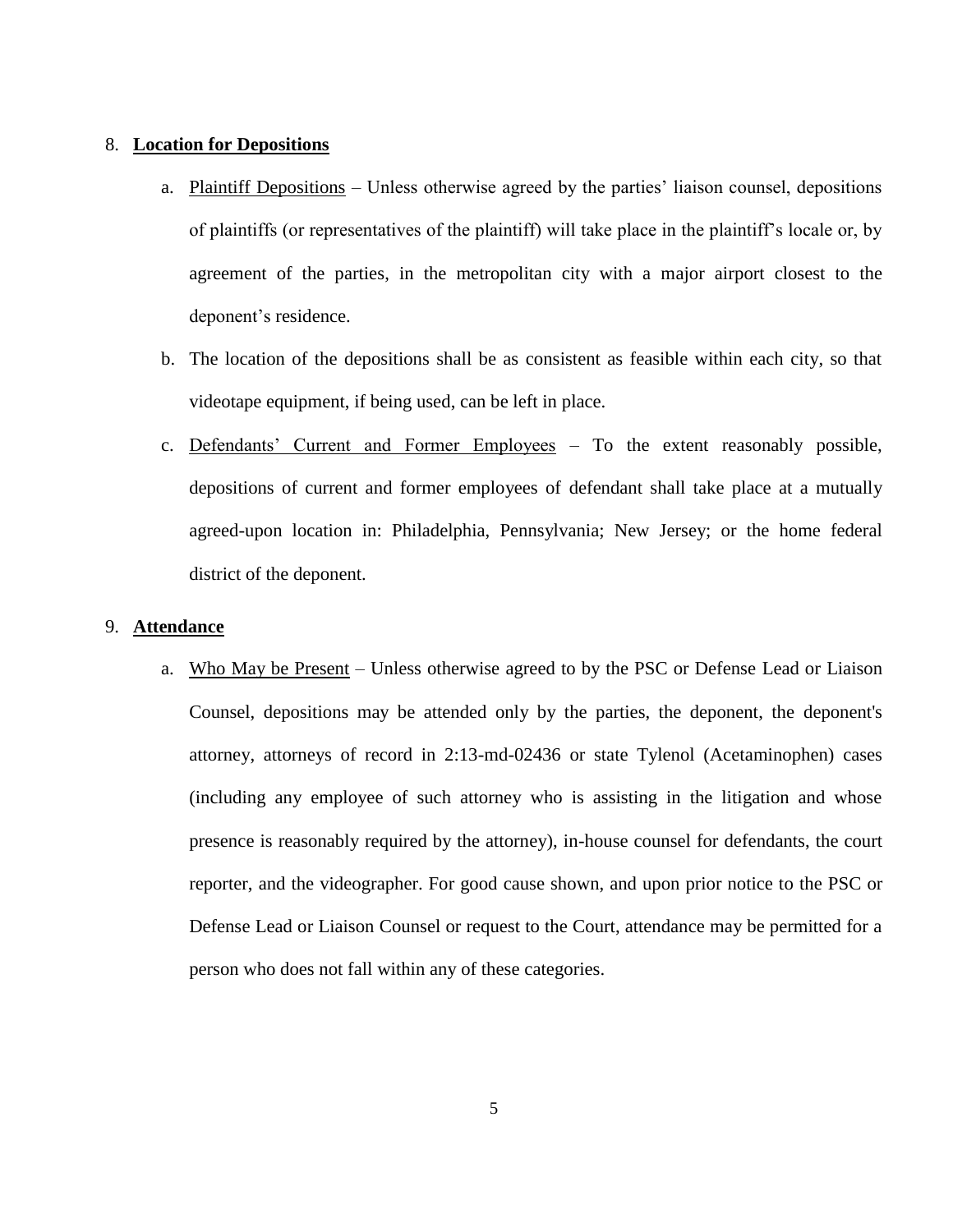b. Use of Confidential Documents – Use of confidential documents and/or confidential information shall be used in accordance with CMO-1 (Regarding Confidential Information) entered in 2:13-md-02436.

## 10. **Conduct of the Deposition**

- a. Except by order of the court, the following provisions shall apply at all depositions of fact witnesses.
- b. Selection of Attorneys to Conduct Examination and Length of Deposition One attorney will conduct the principal examination of the deponent on behalf of each of:
	- i. the PSC;
	- ii. plaintiffs in state court actions;
	- iii. Defendants J&J and McNeil; and
	- iv. each other named defendant(s).
- c. The attorney so designated by the PSC will cooperate with other plaintiffs' counsel in advance of the date scheduled for the deposition regarding the areas of examination in order to conduct a thorough and non-duplicative examination.
- d. Sequence of Examination for Depositions
	- i. Questioning at the depositions to be taken by the PSC will be conducted in the following sequence:
		- 1. the primary examiner selected by the PSC—which may include a lawyer from the state court litigants;
		- 2. other 2:13-md-02436 plaintiffs' attorneys on non-redundant matters;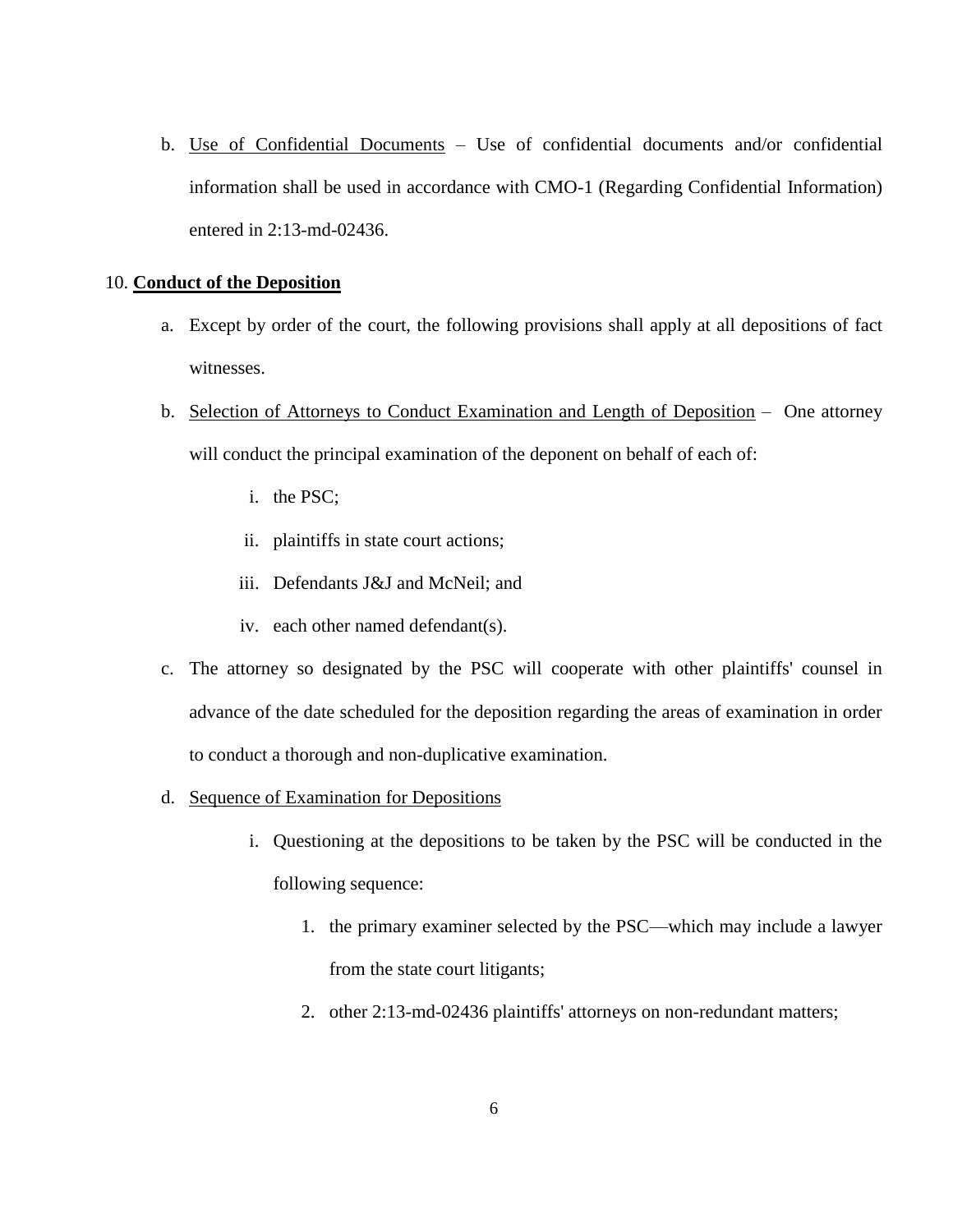- 3. the primary examiner selected by the state court litigants, if not the primary questioner in the deposition;
- 4. the primary examiner selected by Defendants J&J and McNeil or other defendants as applicable;
- 5. individual counsel for the deponent, if any; and
- 6. any recross or redirect by those mentioned above.
- ii. Questioning at the depositions taken by Defense Lead or Liaison Counsel or designated counsel shall be conducted in the following sequence:
	- 1. the primary examiner selected by J&J and McNeil;
	- 2. any other 2:13-md-02436 counsel for defendants;
	- 3. the primary examiner selected by the PSC—which may include a lawyer from the state court litigants;
	- 4. any other 2:13-md-02436 plaintiffs' attorney on non-redundant matters;
	- 5. the primary examiner selected by the state court litigants if not the primary questioner in the deposition;
	- 6. individual counsel for the deponent, if any; and
	- 7. any recross or redirect by those mentioned above.

## 11. **Duration**

a. The time limitations imposed by Fed. R. Civ. P.  $30(d)(1)$ —one (1) day of seven (7) hours shall apply in the MDL, unless the parties agree to a different time limitation or the court establishes a different time limitation.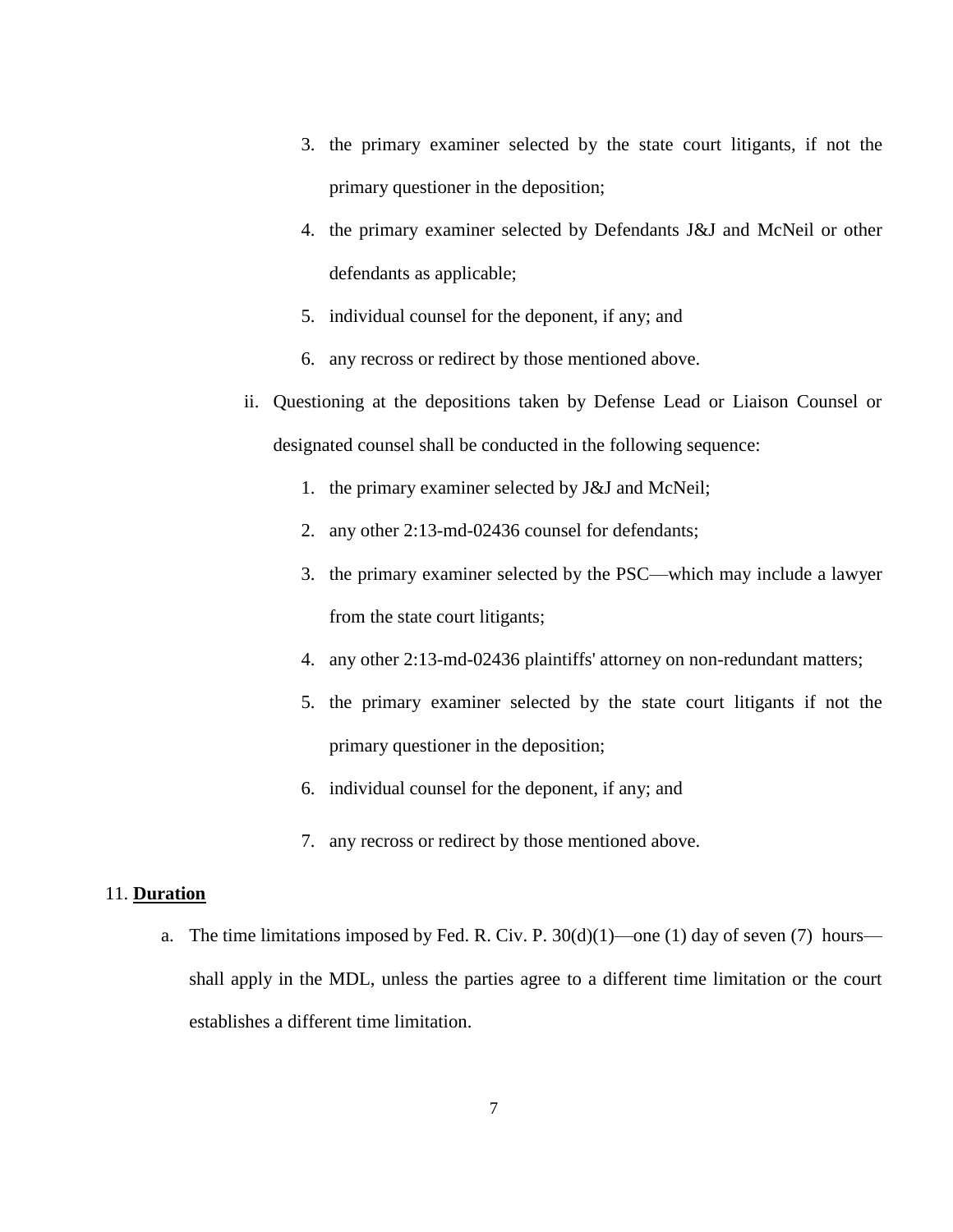b. In the event a party desires to take a witness's deposition for a greater period of time than the time set forth above, the parties shall meet and confer to negotiate the amount of additional time, if any. If the parties are unable to agree, the party requesting the additional time may move the court for an Order granting the additional time. The parties shall attempt to address disputes related to depositions using the discovery dispute letter procedure contained in CMO-6, unless the timing of a forthcoming deposition or other event does not permit.

#### 12. **Objections and Directions Not to Answer**

- a. Objections preserved until time of trial All objections, except those as to form and privilege, are reserved until trial or other use of the depositions.
- b. Objection by one is for all Any objection made at a deposition shall be deemed to have been made on behalf of all other parties.
- c. No Speaking Objections Counsel shall refrain from engaging in colloquy during deposition. The phrase "objection as to form" or similar language shall be sufficient to preserve all objections as to form until the deposition is sought to be used. If requested, the objecting party shall provide a sufficient explanation for the objection to allow the deposing party to rephrase the question. No speaking objections are allowed and professionalism is to be maintained by all counsel at all times. Counsel shall not make objections or statements which might suggest an answer to a witness.
- d. Limited Instruction to not Answer Counsel shall not direct or request that a witness refuse to answer a question unless that counsel has objected to the question on the ground that the question seeks privileged information, information that the court has ordered may not be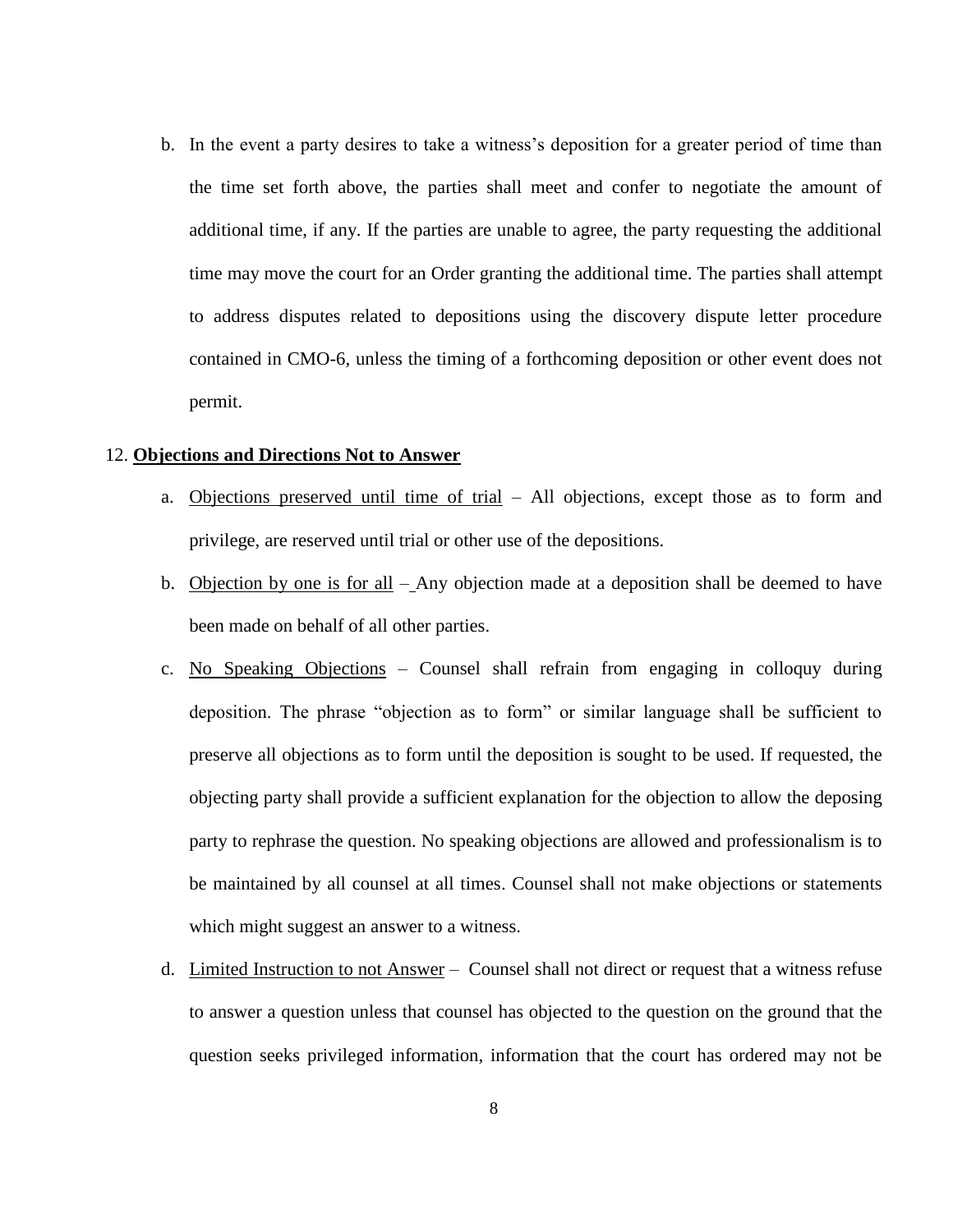discovered, or a deponent or his or her counsel intend to present a motion to the court for termination of the deposition on the ground that it is being conducted in bad faith or in such a manner as to unreasonably annoy, embarrass or oppress the party or deponent, or to discover evidence that the deponent's counsel believes is not discoverable.

- e. Consulting with Witness during Deposition Private consultations between deponents and their attorneys during the actual taking of the deposition are improper, except for the purpose of determining whether a privilege should be asserted. Any such conferences such conferences may be held during normal recesses, adjournments, or if there is a break in the normal course of interrogation and no questions are pending. However, counsel shall not seek to alter the substance of the testimony of the witness during the aforementioned conferences.
- f. Objections to Documents Objections to the admissibility of documents are not waived and are reserved for later ruling by the court or trial judge. A party need not "move" the admission of a document in a deposition to preserve its use at trial.
- g. Authenticity of Exhibits Any objection to the authenticity of an exhibit used in the deposition must be made by defendants within twenty (20) days of the deposition, or the exhibit will be deemed authentic. If defendant subsequently obtains information that an exhibit is not authentic, it will promptly notify the PSC. All parties shall cooperate as necessary so that the court may issue a ruling on any objection to a document prior to trial or prior to any remand of cases for trial in the transferor courts.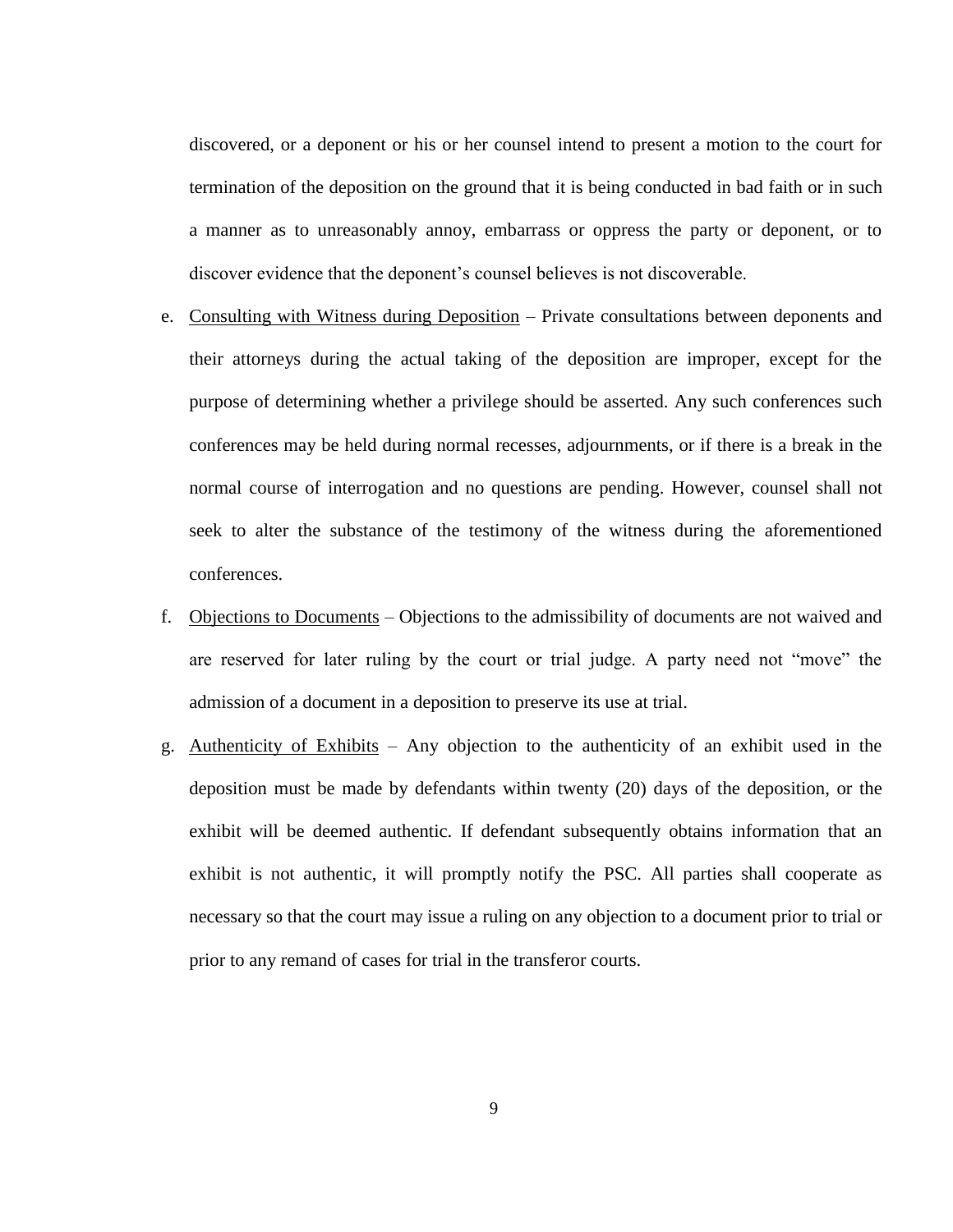#### 13. **Disputes during the deposition**

- a. Disputes between the parties arising during a deposition should be addressed to this court, or to a state court judge if the deposition is cross-noticed, rather than to the court in the district in which the deposition is being conducted.
- b. If a dispute arises before or after a deposition Promptly upon filing a motion in the court in which her case is pending, the moving party will email a copy of the motion to Judge Stengel (Chambers\_of\_Judge\_Lawrence\_F\_Stengel@paed.uscourts.gov) and his staff as follows: Melissa Mazur, Law Clerk (melissa\_c\_mazur@paed.uscourts.gov), and Pat Cardella, Deputy Clerk (pat\_cardella@paed.uscourts.gov). Copies of the request, together with the supporting documents, shall be e-mailed to the counsel involved in the immediate dispute and the leadership of defendants and of plaintiffs for each jurisdiction. No supporting memorandum or brief will be necessary, unless requested by the court. Exhibits attached to the motion are discouraged and, if used, should be kept to a minimum. To the extent the dispute relates to an action outside of the MDL proceedings, this court will endeavor to coordinate conferral among the courts for resolution of the issue, consistent with the law of the various jurisdictions.
- c. If a dispute arises during a deposition that requires expedited consideration The party requesting the intervention of the court will send a short email to this court (as set forth above) stating as follows: *"The parties to the Tylenol MDL request your assistance resolving a dispute in connection with an ongoing deposition, and request a time to confer with the court by telephone at its earliest convenience."* The party requesting assistance shall provide the court with a brief, non-argumentative description of the dispute that needs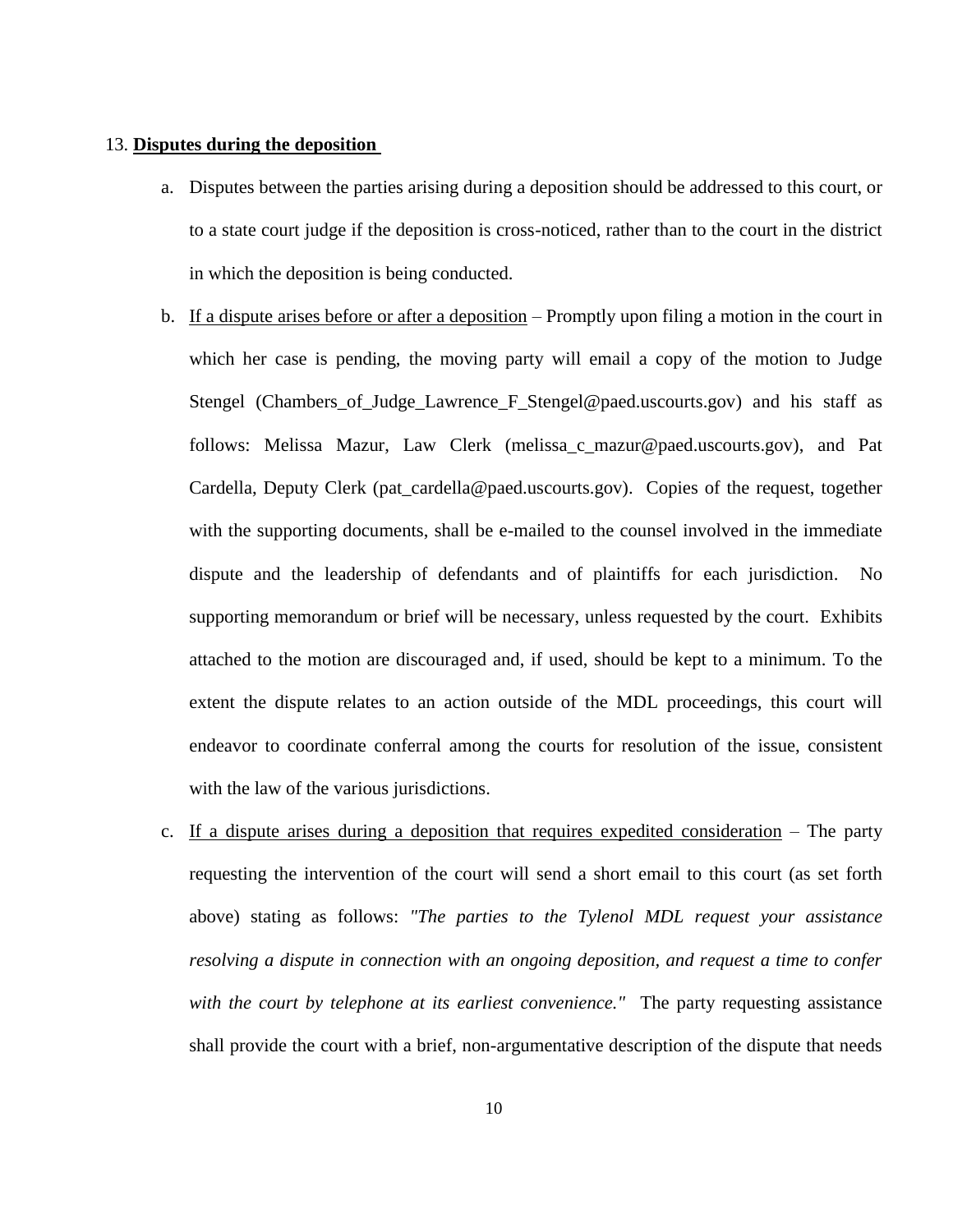resolution. The email shall be copied to lead counsel present at the deposition and to the designated lead and liaison counsel in the MDL. The email shall include the best telephone number(s) at which to reach the counsel involved in the deposition in which there is a dispute. After receipt of the email, the court will initiate a telephone conference between the court and counsel as soon as possible.

d. Nothing in this order should be read to prohibit any party from raising a dispute either before or after a deposition with any state court judge.

#### 14. **Exhibits**

- a. Marking The first time a document is marked as a deposition exhibit, it shall be referred to by the Bates number appearing on the document. Documents that have not been previously produced shall be assigned a Bates number from a range of numbers reserved for this purpose. Thereafter, the exhibit shall be referred to by its deposition exhibit number. Counsel shall use reasonable efforts to mark exhibits sequentially and shall attempt to use the previously marked exhibit number in subsequent depositions rather than re-marking the same exhibit with different exhibit numbers.
- b. Copies A copy of any document about which examining counsel expects to question the deponent should ordinarily be provided to the reporter, the deponent, primary counsel for the parties, and deponent's counsel at the time it is presented to the deponent.

#### 15. **Subpoenas and Documents**

a. Subpoenas Pre-Notice – Prior to serving a valid subpoena pursuant to Fed. R. Civ. P. 45, the party serving the subpoena shall provide pre-notice service to the opposing party of no less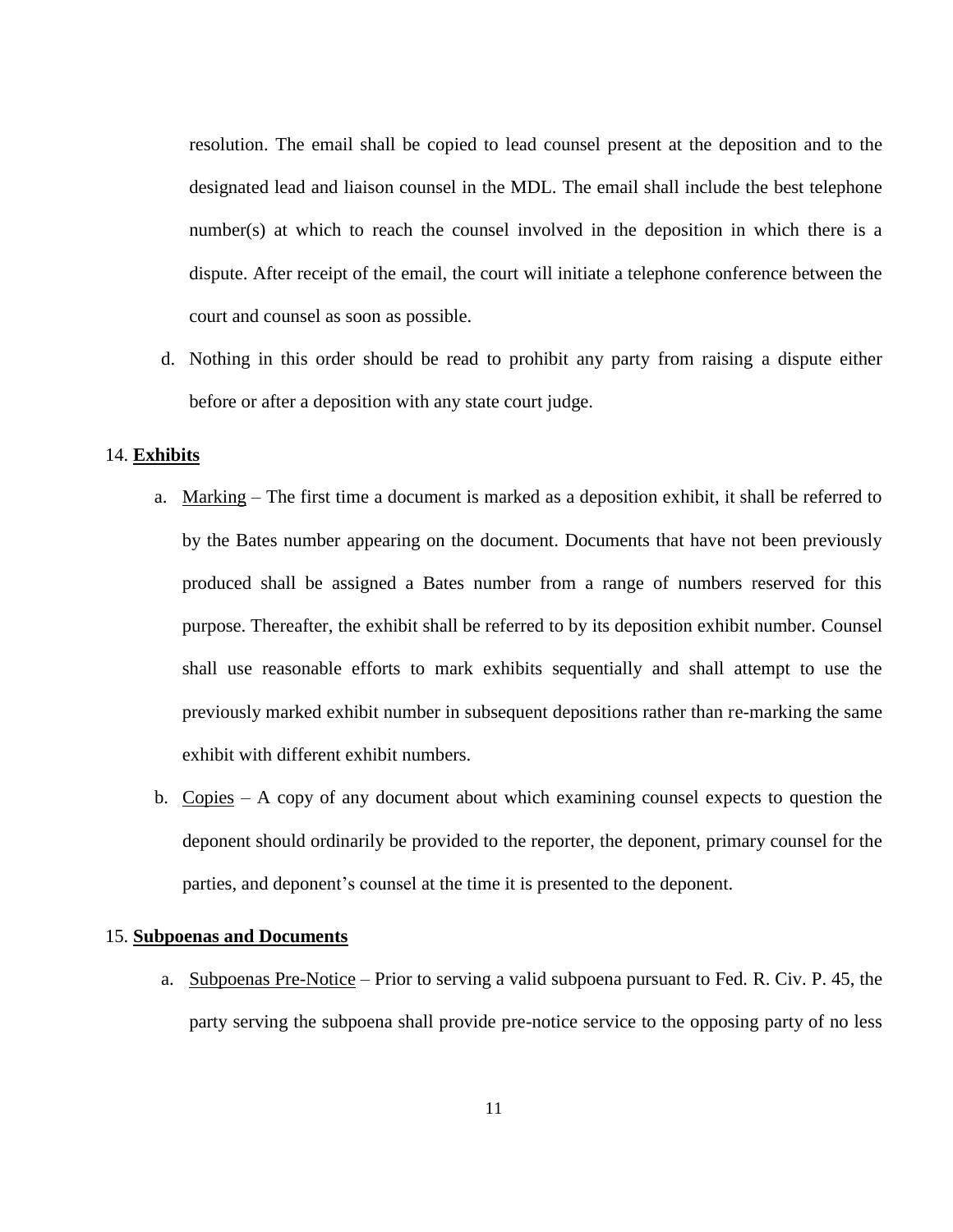than fifteen (15) days. If the opposing party fails to move to quash or seek other relief within the fifteen (15) day period, the serving party may serve the subpoena upon the witness.

b. Document Request Within Subpoena or Deposition Notice – A subpoena or notice upon a witness to testify and product documents (duces tecum) shall be noticed and served with the subpoena or deposition notice and document request at least thirty (30) days before the scheduled deposition. This provision shall not supersede any preexisting agreement or order governing which documents should be produced and/or when.

## 16. **Custodial Files**

- a. Supplementing Defendants shall supplement their custodial file of any employee, former employee or consultant within thirty (30) days of the date that the Notice of Deposition is served. The PSC shall not notice a deposition any sooner than thirty (30) days from the date the Notice of Deposition is served.
- b. Certification from defendants This supplementation, if any, of the custodial file shall be accompanied by a good-faith certification from defendant that they have, in good faith, produced all relevant documents pertaining to that witness to the PSC. That certification shall also be accompanied by a privilege log relating to that witness so that the PSC may review and, if necessary, timely challenge any assertion of privilege relating to the deponent.
- c. Redactions and Privilege With respect to any document withheld or redacted, the producing party shall produce a privilege log at the time of within seven (7) days of producing the custodial file materials.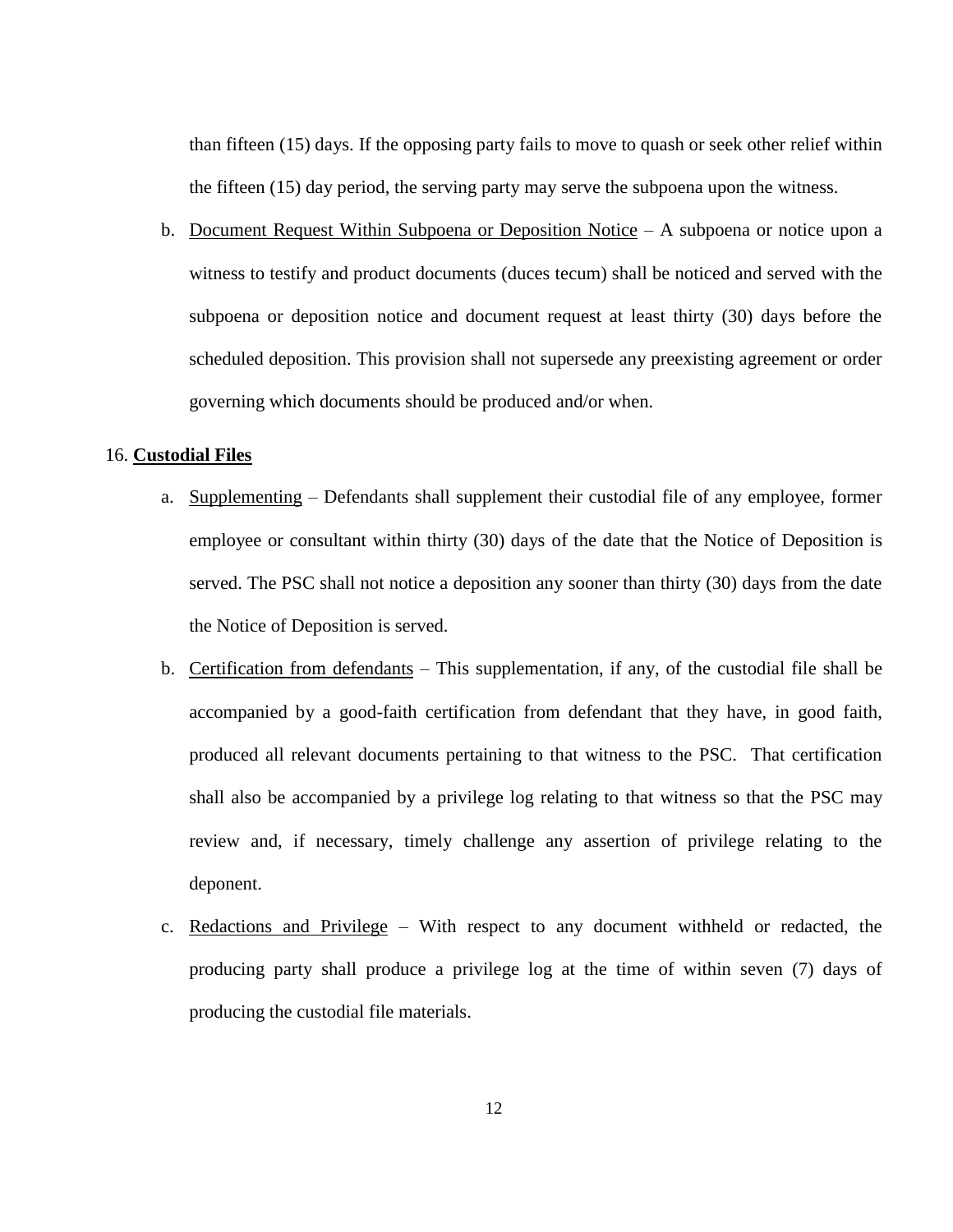- 17. **Image Recorded Depositions** Any deposition may be videotaped at the request of any party, provided that the deposition notice or subpoena contains or is accompanied by a notice that the deposition will be videotaped and the following conditions are met:
	- a. Simultaneous Stenographic Recording All videotaped depositions shall be simultaneously stenographically recorded.
	- b. Cost of the Deposition The party requesting videotaping of the deposition shall bear the expense of both the videotaping and the stenographic recording.
	- c. Access to Copies Subject to any restrictions contained within the Protective Order entered in this litigation, any party may at its own expense obtain a copy of the videotape and the stenographic transcript by contacting counsel that noticed the deposition or the court reporter.
	- d. Videotape Operator The operator(s) of the videotape recording equipment shall be subject to the applicable provisions of Fed. R. Civ. P. 28 and similar state court rules.
	- e. Swearing the Witness At the commencement of the deposition the operator(s) shall swear or affirm to record the proceedings fairly and accurately. The operator shall produce both video and DVD formats of each deposition.
	- f. Standards Unless physically incapacitated, the deponent shall be seated at a table except when reviewing or presenting demonstrative materials for which a change in position is needed. To the extent practicable, the deposition will be conducted in a neutral setting, against a solid background, with only such lighting as is required for accurate video recording. Lighting, camera angle, lens setting, and field of view will be changed only as necessary to record accurately the natural body movements of the deponent or to portray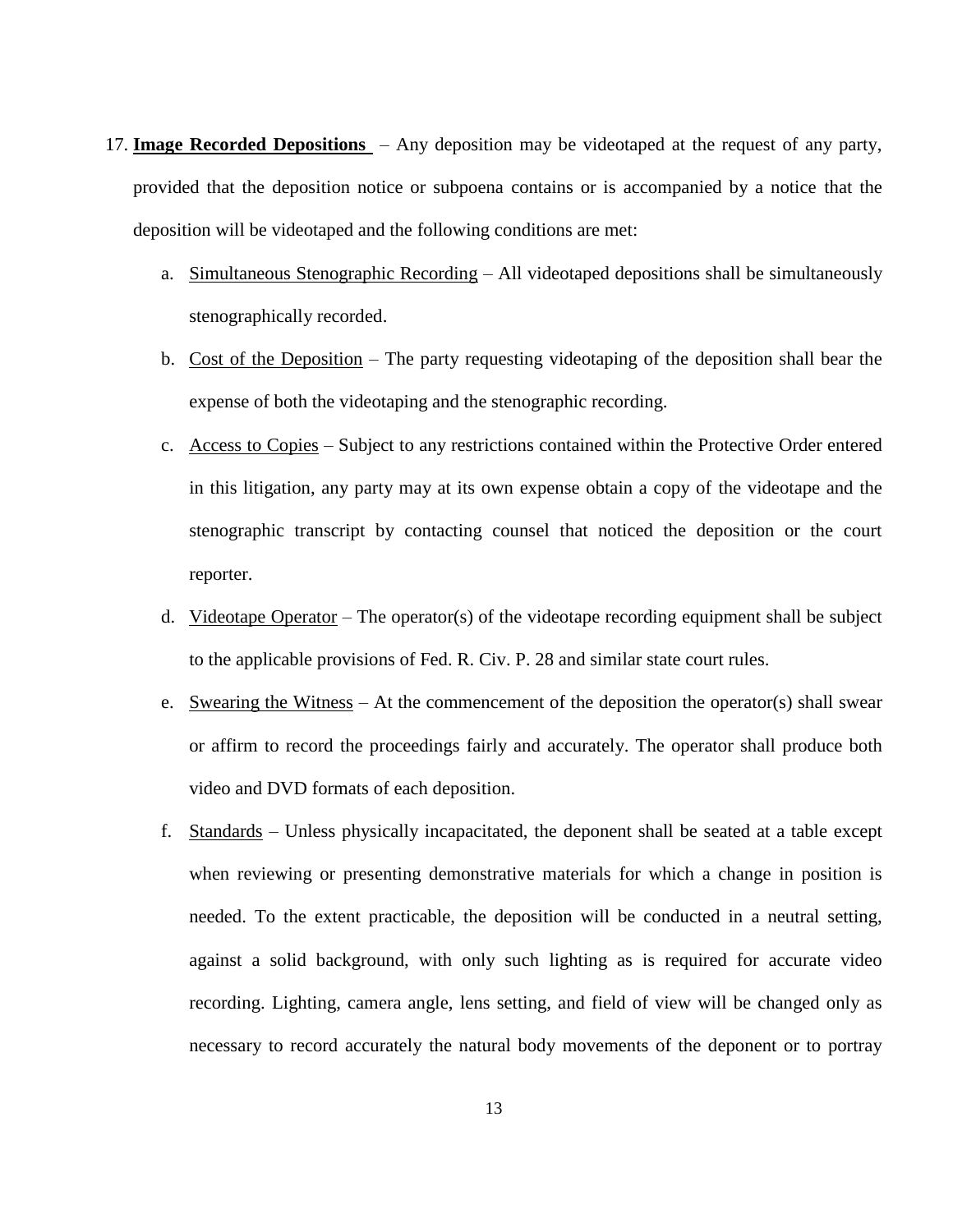exhibits and materials used during the deposition. Sound levels will be altered only as necessary to record satisfactorily the voices of counsel and the deponent.

- g. Filing After the deposition is completed, the video operator shall certify on camera the correctness, completeness, and accuracy of the videotape recording in the same manner as a stenographic court reporter, and file a true copy of the videotape, the transcript, and certificate with Liaison Counsel for whomever noticed the deposition.
- h. Technical Data Technical data such as recording speeds and other information needed to replay or copy the tape shall be included on copies of the videotaped deposition.
- 18. **Correction and Signing Depositions** Unless waived by the deponent, the transcript of a deposition shall be submitted to the deponent for correction and signature within thirty (30) days after the end of the deposition. The deposition may be signed by the deponent before any notary within thirty (30) days after the transcript is submitted to the deponent. If no corrections are made during this time, the transcript will be presumed accurate.

# 19. **Coordination with State Court Actions/Cross-Noticing of Depositions**

- a. Cross-Notices Any witness deposition in this litigation subject to this Order may be crossnoticed by any party in any Tylenol-related action pending in state court. There should be full participation by all jurisdictions in every deposition.
- b. If a state court deposition has been cross-noticed in this MDL and state court plaintiffs wish to take a subsequent deposition of that witness, the state court plaintiffs shall raise that matter with the state court judge who is presiding over the state court litigation.
- c. Coordination of Depositions Plaintiffs' counsel from all jurisdictions shall coordinate the scheduling of depositions and the duties for examination of the deponent. In the interest of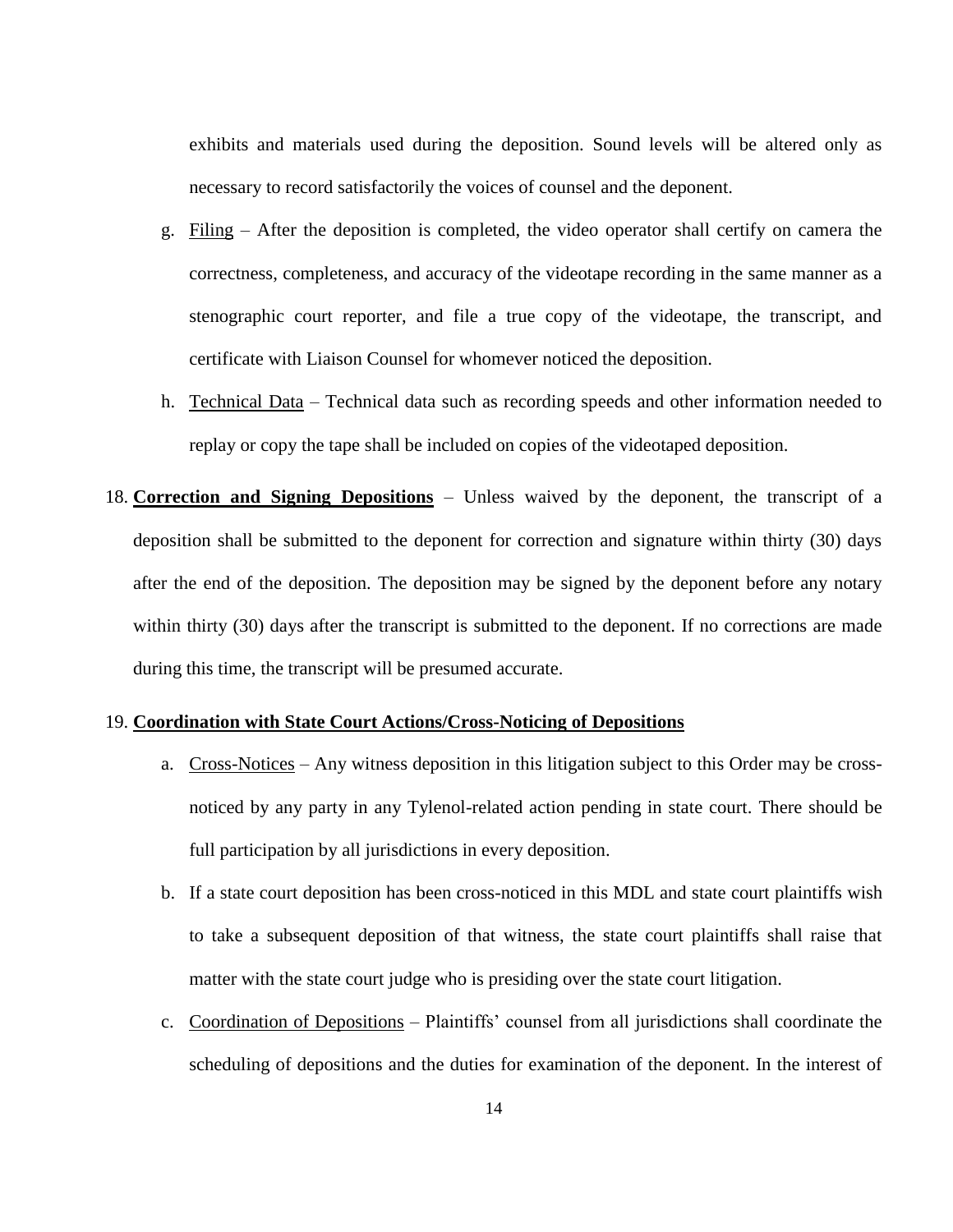efficiency, the fewest number of attorneys possible should be used at each deposition. Under no circumstance shall more than two plaintiffs' attorneys for each jurisdiction question a witness.

- 20. **Use of Depositions** Depositions conducted in this MDL may be used in related cases in any state court to the extent permitted by that state's laws and rules. Depositions may, under the conditions prescribed in Fed. R. Civ. P.  $32(a)(1)-(4)$  or as otherwise permitted by the Federal Rules of Evidence, be used by or against any party (including parties later added and parties in cases subsequently filed in, removed to, or transferred to this court as part of this litigation):
	- a. who is a party to this litigation;
	- b. who was present or represented at the deposition;
	- c. who was served with prior notice of the deposition or otherwise had reasonable notice thereof; or
	- d. who, within thirty (30) calendar days after the transcription of the deposition (or, if later, within sixty (60) calendar days after becoming a party in this Court in any action that is a part of this MDL proceeding), fails to show just cause why such deposition should not be useable against such party.
- 21. **Timing of Trial Preservation Deposition After Discovery Depositions** To the extent defendants wish to conduct a "preservation" deposition for trial of a current or former employee or a consultant, the PSC shall be afforded at least thirty (30) days notice of the intent to take the preservation deposition and an opportunity to take a discovery deposition of that witness. In the event the PSC chooses to take a discovery deposition of the witness, the preservation deposition to